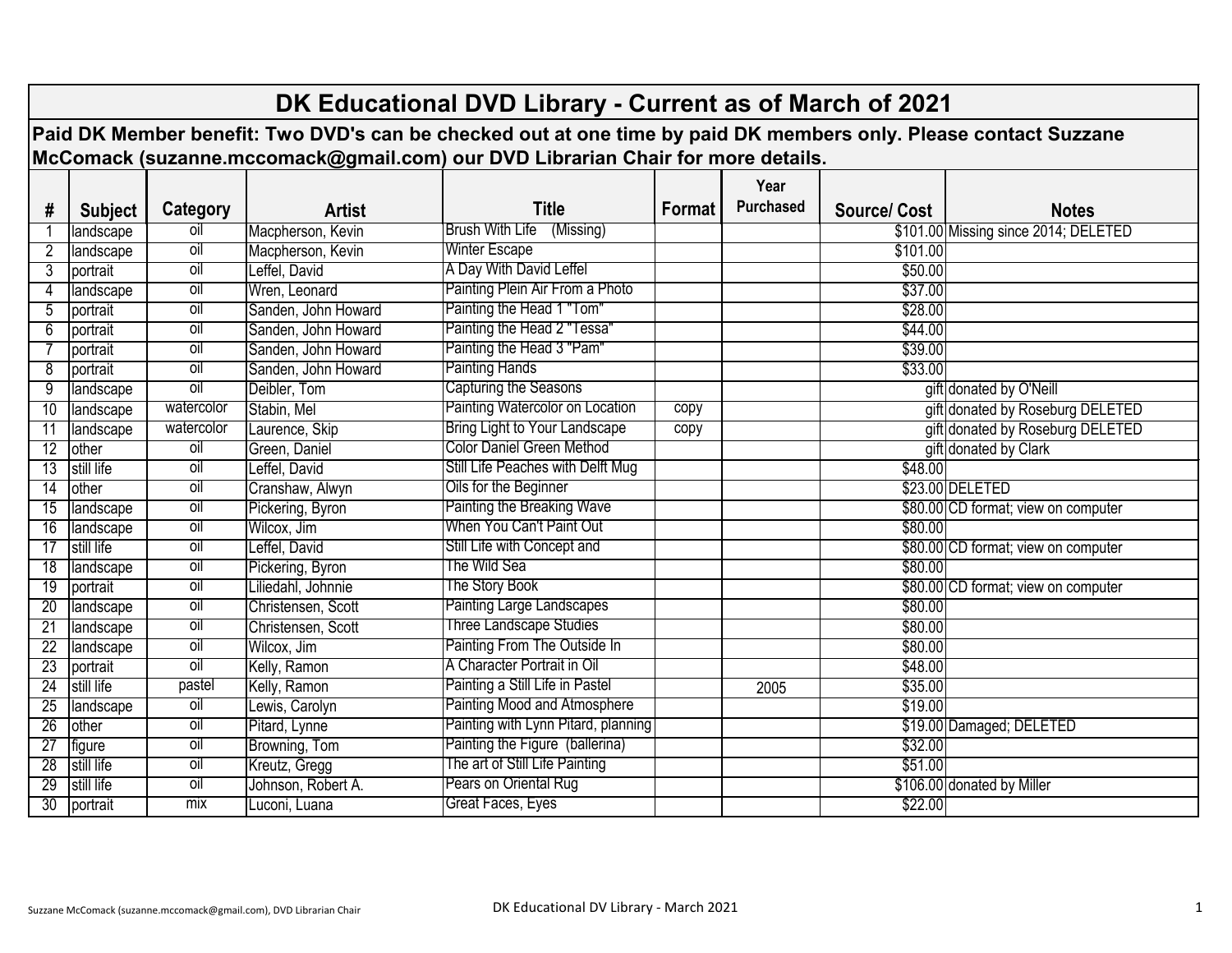|                 |                   |                |                     |                                    |        | Year             |                    |                                 |
|-----------------|-------------------|----------------|---------------------|------------------------------------|--------|------------------|--------------------|---------------------------------|
| #               | <b>Subject</b>    | Category       | <b>Artist</b>       | Title                              | Format | <b>Purchased</b> | <b>Source/Cost</b> | <b>Notes</b>                    |
| 31              | other             | pastel         | Simmonds, Jackie    | Pastel Workshop                    |        | 2005             | \$23.00            |                                 |
| 32              | landscape         | oil            | Robinson, John      | Sunset in Oils, Mendocino          |        |                  | \$13.00            |                                 |
| 33              | other             | watercolor     | Roycraft, Roland    | Splash of Color                    |        | 1993             | \$34.00            |                                 |
| $\overline{34}$ | landscape         | oil            | Smith, Matt         | Sonoran Desert                     |        |                  | \$28.00            |                                 |
| 35              | portrait          | oil            | Silverman, Burton   | Breaking the rules, my friend Wes  |        |                  | \$13.00            |                                 |
| 36              | landscape         | oil            | Handell, Albert     | <b>Mystery Falls</b>               |        |                  |                    | gift donated by Bush            |
| 37              | other             | mix            | group               | Conversations with a number of     |        | 2005             |                    | gift donated by Bush DELETED    |
| $\overline{38}$ | landscape         | $\overline{o}$ | Rohm, Bob           | South Sister Summer                |        |                  | \$23.00            |                                 |
| 39              | still life        | watercolor     | Kunz, Jan           | Roses in Crystal                   | copy   |                  |                    | gift donated by Bush DELETED    |
| 40              | landscape         | mix            | Gregory, Quinten    | Professional Realism, water, lakes |        |                  |                    | gift donated by Miller DELETED  |
| 41              | landscape         | $\overline{o}$ | Macpherson, Kevin   | Paints a landscape from a small    |        |                  | \$11.00            |                                 |
| 42              | figure            | oil            | Weistling, Morgan   | In the studio with Morgan          |        |                  | \$65.00            |                                 |
| 43              | portrait          | $\overline{o}$ | Burdick. Scott      | Rebecca Fire Lit                   |        |                  | \$16.00            |                                 |
| 44              | wildlife          | $\overline{0}$ | Seerey-Lester, John | Painting Fur In Oil                |        |                  | \$21.00            |                                 |
| 45              | wildlife          | acrylic        | Seerey-Lester, John | Composition and Light for wildlife |        | 1995             | \$16.00            |                                 |
| 46              | retrospective     | oil            | Schmid, Richard     | Capital collection, retrospective  |        | 2005             | \$21.00            |                                 |
| 47              | portrait          | $\overline{0}$ | Schmid, Richard     | Captain's Portrait                 |        |                  | \$15.00            |                                 |
| 48              | landscapre        | oil            | Sulkowski, James    | Painting Rocks                     |        |                  |                    | \$28.00 DELETED                 |
| 49              | still life        | watercolor     | Soto, Penny         | <b>Cherries and Lace</b>           | copy   |                  |                    | gift donated by Bush DELETED    |
| 50              | landscape         | watercolor     | Laurence, Skip      | Permaquid Point Light Maine        | copy   |                  |                    | gift donated by Bush DELETED    |
| 51              | mix               | watercolor     | Bourdet, Susan      | <b>Back Yard Wildlife</b>          | copy   |                  |                    | gift donated by Bush DELETED    |
| 52              | wildlife          | $\overline{0}$ | Bateman, Robert     | The Art of Robert Bateman          |        |                  | \$22.00            |                                 |
| 53              | landscape         | $\overline{o}$ | Macpherson. Kevin   | Brush with Life, second copy       |        | 2006             | \$46.00            |                                 |
| 54              | landscape         | $\overline{0}$ | Macpherson, Kevin   | Paints a Landscape (not duplicate) |        |                  | \$31.00            |                                 |
| 55              | landscape         | oil            | Schmid, Richard     | Landscape no.1 November            |        |                  |                    | \$39.00 DELETED                 |
| 56              | landscape         | $\overline{0}$ | Schmid, Richard     | Landscape number 2 June            |        |                  |                    | \$39.00 DELETED                 |
| 57              | landscape         | $\overline{0}$ | Schmid, Richard     | Landscape number 3 May             |        |                  |                    | \$39.00 DELETED                 |
| 58              | landscaoe         | oil            | Roberts, lan        | Mastering Composition disc 3,      | copy   |                  |                    | gift donated by O'Neill DELETED |
| 59              | <b>Ilandscape</b> | OII            | Roberts, lan        | Plein Air Painting                 |        |                  | \$62.00            |                                 |
|                 | 60 composition    | oil            | Roberts, lan        | Mastering Composition disc 1 and   |        |                  | \$105.00           |                                 |
|                 | 61   landscape    | oil/wc         | Strisik, Paul       | the artist and his work            |        |                  | \$26.00            |                                 |
|                 | $62$ mix          | watercolor     | Andrews, Don        | Painting with Light                |        |                  | \$28.00            |                                 |
|                 | $63$ mix          | watercolor     | Andrews, Don        | Granulation                        |        |                  | \$28.00            |                                 |
|                 | $64$ mix          | watercolor     | Andrews, Don        | Figures in Landscape               |        |                  | \$28.00            |                                 |
|                 | $65$ mix          | watercolor     | Andrews, Don        | How to Loosen Up                   |        |                  |                    | \$28.00 Damaged, DELETED        |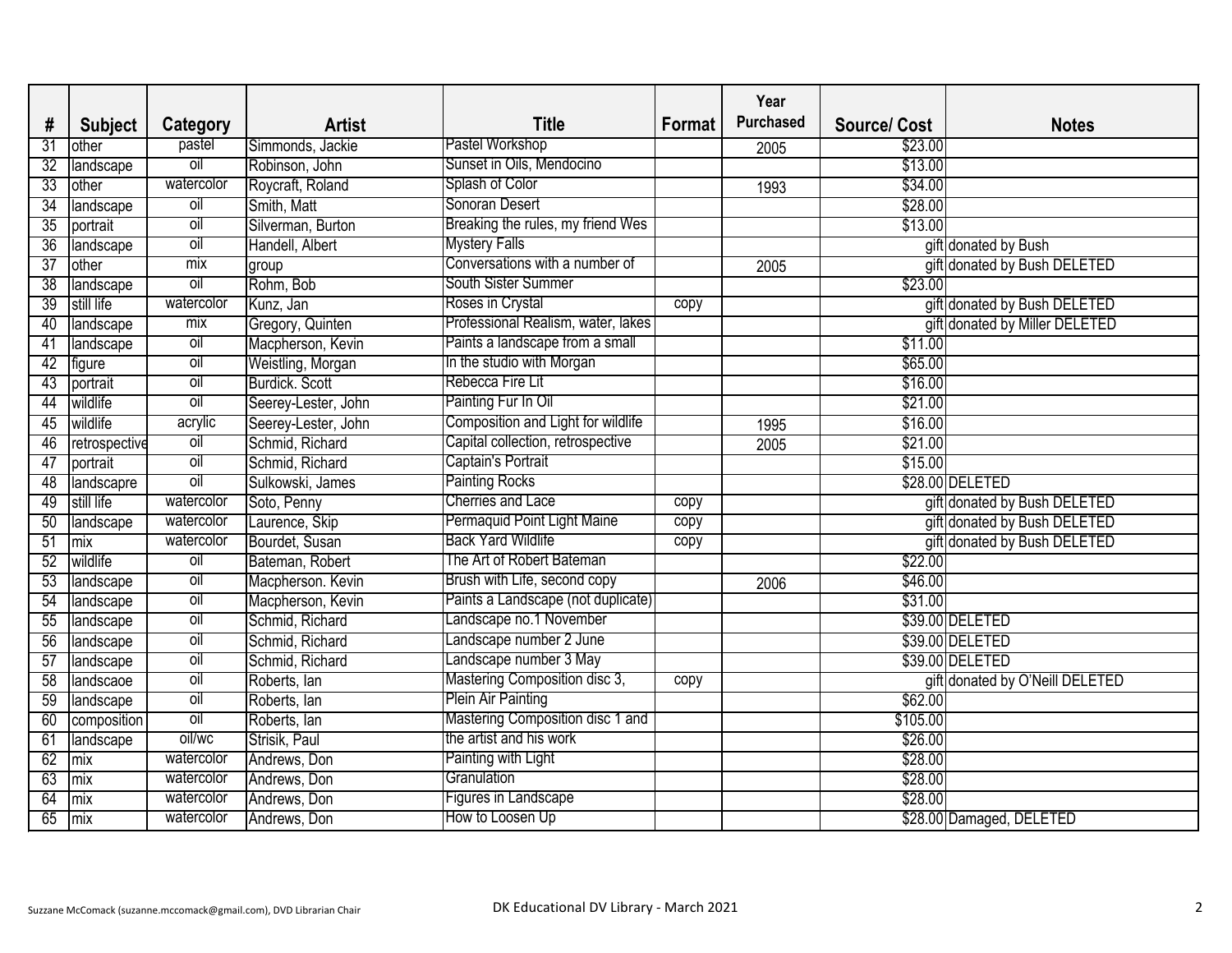|     |                  |                |                     |                                          |        | Year             |                    |                          |
|-----|------------------|----------------|---------------------|------------------------------------------|--------|------------------|--------------------|--------------------------|
| #   | <b>Subject</b>   | Category       | <b>Artist</b>       | Title                                    | Format | <b>Purchased</b> | <b>Source/Cost</b> | <b>Notes</b>             |
| 66  | mix              | watercolor     | Andrews, Don        | <b>Painting Negative Space</b>           |        |                  |                    | \$28.00 Damaged; DELETED |
| 67  | landscape        | $\overline{O}$ | Schmid, Richard     | White Pine # 4 landscape                 |        |                  | \$83.00            |                          |
| 68  | technique        | acrylic        | Burridge, Robert    | loosen up painting                       |        |                  | \$55.00            |                          |
| 69  | abstract         | acrylic        | Burridge, Robert    | start abstract painting                  |        |                  |                    | gift donated by Burridge |
| 70  | landscape        | <b>Oil</b>     | Templeton, Ann      | Abstracting the Landscape                |        |                  | \$65.00            |                          |
| 71  | still life       | <b>oil</b>     | Key, Daniel         | Lillies, Tulips, and Stock               |        |                  | \$82.00            |                          |
| 72  | figure           | <b>Oil</b>     | Mueller, Ned        | <b>Making a Painting Work</b>            |        |                  |                    |                          |
| 73  | still life       | <b>oil</b>     | Mundy, C.W.         | Dramatic Still Life                      |        |                  |                    |                          |
| 74  | portrait         | watercolor     | Whyte, Mary         | <b>Mastering Water Color Portraiture</b> |        | 2010             | \$39.56            |                          |
| 75  | mix              | oil            | Nelson, Craig       | Quick Studies in an Hour                 |        |                  |                    |                          |
| 76  | landscape        | watercolor     | Reid, Charles       | Water Color Landscape Master             |        | nd               |                    |                          |
| 77  | landscape        | <b>oil</b>     | Moore, Robert       | <b>Painting Aspen</b>                    |        |                  |                    | Defective; DELETED       |
| 78  | landscape        | <b>Oil</b>     | Christensen, Scott  | <b>Solitary Life</b>                     |        |                  |                    | <b>DELETED</b>           |
| 79  | still life       | <b>Oil</b>     | Robbins, Elizabeth  | <b>Copper and Peaches</b>                |        |                  |                    |                          |
| 80  | still life       | <b>Oil</b>     | Frick, Guido        | Demo Oil Still Life                      |        |                  |                    |                          |
| 81  | landscape        | oil            | Frick, Guido        | Demo Oil Landscape                       |        |                  |                    |                          |
| 82  | basics           | <b>Oil</b>     | Sahil, Don          | A Painter's Journey                      |        |                  |                    |                          |
| 83  | landscape        | oil            | Sahil, Don          | <b>Foundations in Plein Aire</b>         |        |                  |                    |                          |
| 84  | still life       | $\overline{O}$ | Sahil, Don          | Foundations in Still Life                |        |                  |                    |                          |
| 85  | portrait         | watercolor     | Tustain, Susan      | Watercolor Portrait Workshop (2)         |        | nd               |                    |                          |
| 86  | <b>Marketing</b> | all            | Rhoads, Eric        | <b>Art Marketing Boot Camp</b>           |        | 2012             |                    |                          |
| 87  | Abstract         | acrylic        | Burridge, Robert    | <b>Abstract Florals From Loose</b>       |        | nd               |                    |                          |
| 88  | abstract         | acrylic        | Cobb, Virginia      | <b>Acrylic Abstract Painting</b>         |        | 2008             |                    |                          |
| 89  | landscape        | $\overline{0}$ | McMurry, Vicki      | 3 Steps to Success                       |        |                  |                    |                          |
| 98  | method           | watercolor     | Cheng-Khee Chee     | Traditional WC Approach                  |        |                  | \$19.00            |                          |
| 90  | landscape        | <b>oil</b>     | Cosby, John         | Painting Plein Air impressionism         |        |                  |                    |                          |
| 91  | landscape        | oil            | Kegler, Thomas      | Plein Air: Resolving the                 |        |                  |                    |                          |
| 92  | method, desi     | oil            | Templeton, Ann      | Design and Composition                   |        |                  |                    |                          |
|     | method, cold     | OII            | Templeton, Ann      | Warm and Cool                            |        |                  |                    |                          |
| 94  | palette knife    | oil            | Kroll-Robers, Peggy | esson: Edges and Palette Knife           |        |                  |                    |                          |
| 95  | florals          | watercolor     | Rogers Janet        | <b>Expressive WC Florals</b>             |        | nd               | \$16.00            |                          |
| 96  | still life       | misc           | Howe, Patrick       | Dramatic Light                           |        | 2006             | \$14.50            |                          |
| 97  | figurative       | $\overline{0}$ | Quang Ho            | Painting the Figure in an Interior       |        |                  | \$40.00            |                          |
| 99  | landscape        | acrylic        | Greer, Hugh         | Landscape Studiew in Acrylic             |        | 2005             | \$15.00            |                          |
| 100 | method           | watercolor     | James, George       | <b>Mastering Yupo</b>                    |        |                  | \$40.00            |                          |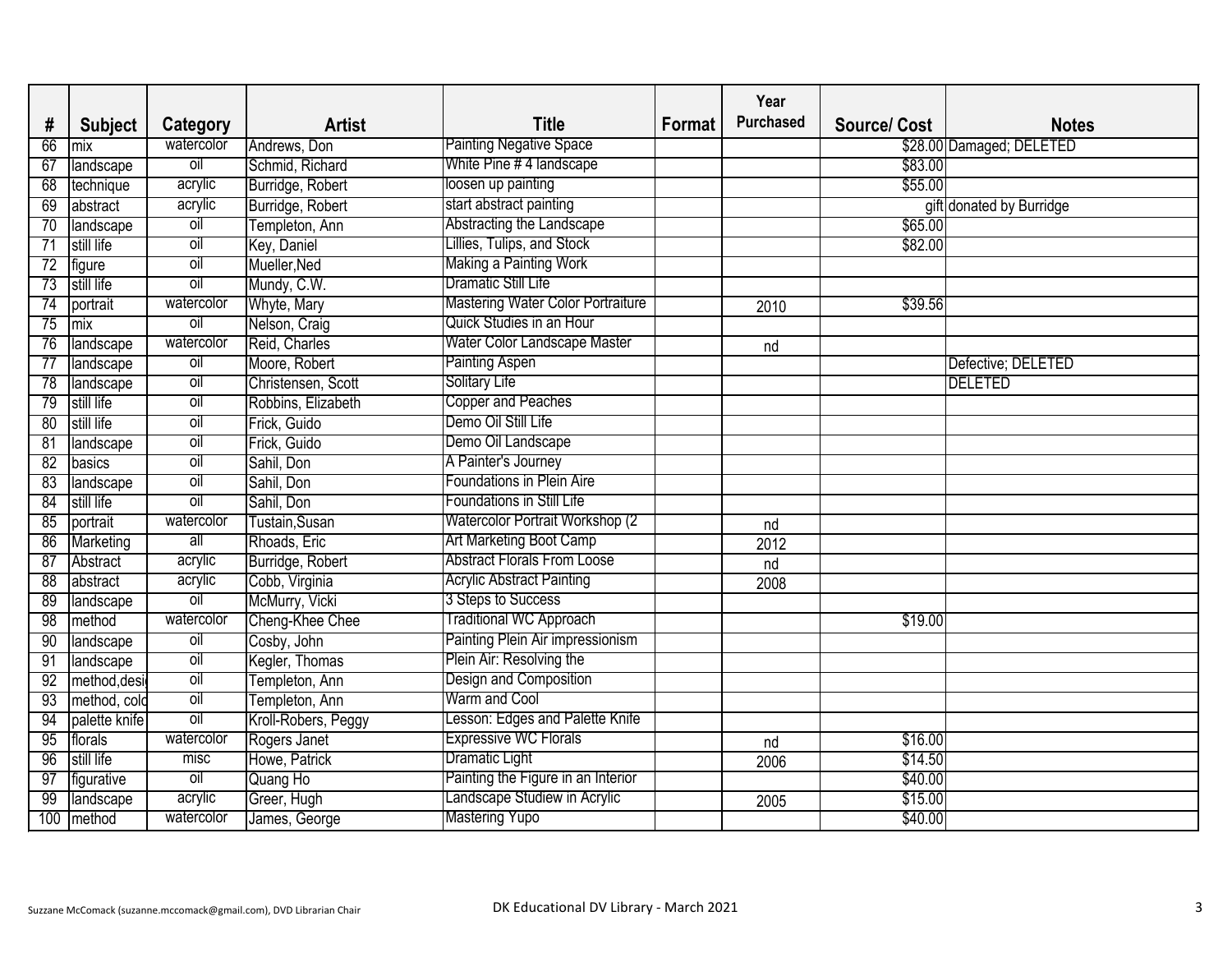|     |                    |                               |                       |                                           |        | Year             |                    |                                  |
|-----|--------------------|-------------------------------|-----------------------|-------------------------------------------|--------|------------------|--------------------|----------------------------------|
| #   | <b>Subject</b>     | <b>Category</b>               | <b>Artist</b>         | Title                                     | Format | <b>Purchased</b> | <b>Source/Cost</b> | <b>Notes</b>                     |
| 101 | landscape          | watercolor                    | O'Conner, Birgit      | Waves, Water, and Clouds                  |        |                  | \$35.00            |                                  |
| 102 | method             | water c.                      | Quiller, Stephen      | <b>Watercolor and Gouache</b>             |        |                  | \$30.00            |                                  |
| 103 | method             | watercolor                    | Webb, Frank           | Frank Webb on Water Color                 |        | nd               | \$30.00            |                                  |
| 104 | method             | pastel, drawing Nelson, Craig |                       | Drawing with Pastel and Charcoal          |        | 2005             | \$15.00            |                                  |
| 105 | florals            | watercolor                    | Laird, Robbie         | Flowing Florals                           |        | 2006             | \$10.00            |                                  |
| 106 | landscape          | acrylic                       | Mehaffey, Mark        | Understanding Sun & Shadow                |        | 2012             | \$30.00            |                                  |
| 107 | method             | acrylic                       | Mehaffey, Mark        | <b>Basic Acrylic Painting Tips &amp;</b>  |        | 2012             | \$27.00            |                                  |
| 108 | method             | $\overline{\mathsf{all}}$     | Withers, Larry        | Perspective Made Simple                   |        | 2010             | \$12.00            |                                  |
| 109 | method             | misc                          | <b>Withers, Larry</b> | Stretching and Priming Your               |        | 2011             |                    | \$12.00 DELETED                  |
| 110 | method             | watercolor                    | Zagotta, Donna        | The You factor (2disc)                    |        | 2010             | \$40.00            |                                  |
| 111 | landscape          | watercolor                    | Tichborne, Nancy      | N.T. Teaches WC Landscapes-3              |        | nd               | \$15.00            |                                  |
| 112 | still life         | watercolor                    | Faulknor, Joyce       | Stunning Crystal & Glass                  |        | 2006             | \$15.00            |                                  |
| 113 | portrait           | watercolor                    | Rogers, Janet         | <b>Expressive WC Portraits</b>            |        |                  | \$29.00            |                                  |
| 114 | landscape          | oil                           | McKinley, Richard     | andscape Oil Demo Studio                  |        |                  | \$40.00            |                                  |
| 115 | landscape          | $\overline{0}$                | Saudek, Martha        | Sunlight on Oak Creek/Plein               |        |                  | \$12.00            |                                  |
| 116 | landscape          | $\overline{o}$                | Rohm, Bob             | The Painterly Approach (2 disc)           |        |                  | \$35.00            |                                  |
| 117 | method             | acrylic                       | Cozen, Chris          | Top 10 Acrylic Painting                   |        |                  | \$15.00            |                                  |
| 118 | method             | oil                           | Filarsky, Stephen     | A Painting A Day, Small Ptgs Big          |        |                  | \$19.00            |                                  |
| 119 | portrait           | pastel                        | Picard, Alain         | Pastel Techniques for Painterly           |        | 2013             | \$25.00            |                                  |
| 120 | method             | pastel                        | Birdsall, Stephanie   | <b>Underpainting Tech's for</b>           |        | 2012             |                    | \$25.00 Duplicate of #156        |
| 121 | landscape          | $\overline{0}$                | Campbell, Wayne       | Advaanced Oil Painting, Start to          |        |                  | \$20.00            |                                  |
| 122 | method             | oil                           | Rooney, Mike          | How to Block-In a Painting                |        |                  | \$30.00            |                                  |
| 123 | method             | acrylic                       | DiGicilio, joe        | The Abstract Expressionist Mind           |        | 2009             |                    |                                  |
| 124 | method             | acrylic                       | Rankin, bob           | <b>Instant Abstract Artist Landscapes</b> |        | 2010             |                    |                                  |
| 125 | watercolor         | watercolor                    | Williams, Sharon      | Watercolor Workshop                       |        | nd               |                    |                                  |
| 126 | landscape          | pastel                        | Sullivan, Liz Hayward | Mixing greens                             |        | 2012             |                    |                                  |
| 127 | landscape          | misc                          | Roberts, lan          | Design-Techniques for Success             |        | 2014             |                    |                                  |
| 128 | landscape          | acrylic                       | Laycock, Brent        | <b>Understanding Acrylics</b>             |        | nd               |                    |                                  |
|     | 129 magazine       | arawing                       | Magazine              | Drawing Magazine-2014                     |        |                  |                    |                                  |
|     | 130 magazine       | pastel                        | Magazine              | Pastel Journal-2014                       |        | 2014             |                    | <b>DELETED</b>                   |
|     | 131 magazine       | watercolor                    | Magazine              | <b>Watercolor Artist Mazazinr-2014</b>    |        | 2014             |                    | <b>DELETED</b>                   |
|     | 132 magazine       | painting                      | Magazine              | 97 Amazing Painting Secrets               |        |                  |                    |                                  |
|     | 133   mixing color | acrylic                       | Cook, Ginger          | <b>Acrylic Mixing Secrets</b>             |        | 2011             |                    | gift donated by Cook             |
| 134 | landscape          | watercolor                    | Edwards, Sterling     | The Essence of the Southwest              |        | nd               |                    | gift donated by Jerry's Artarama |
|     | 135   landscape    | watercolor                    | Jones, Tom            | The Yellowstone Experience                |        | nd               |                    | gift donated by Jerry's Artarama |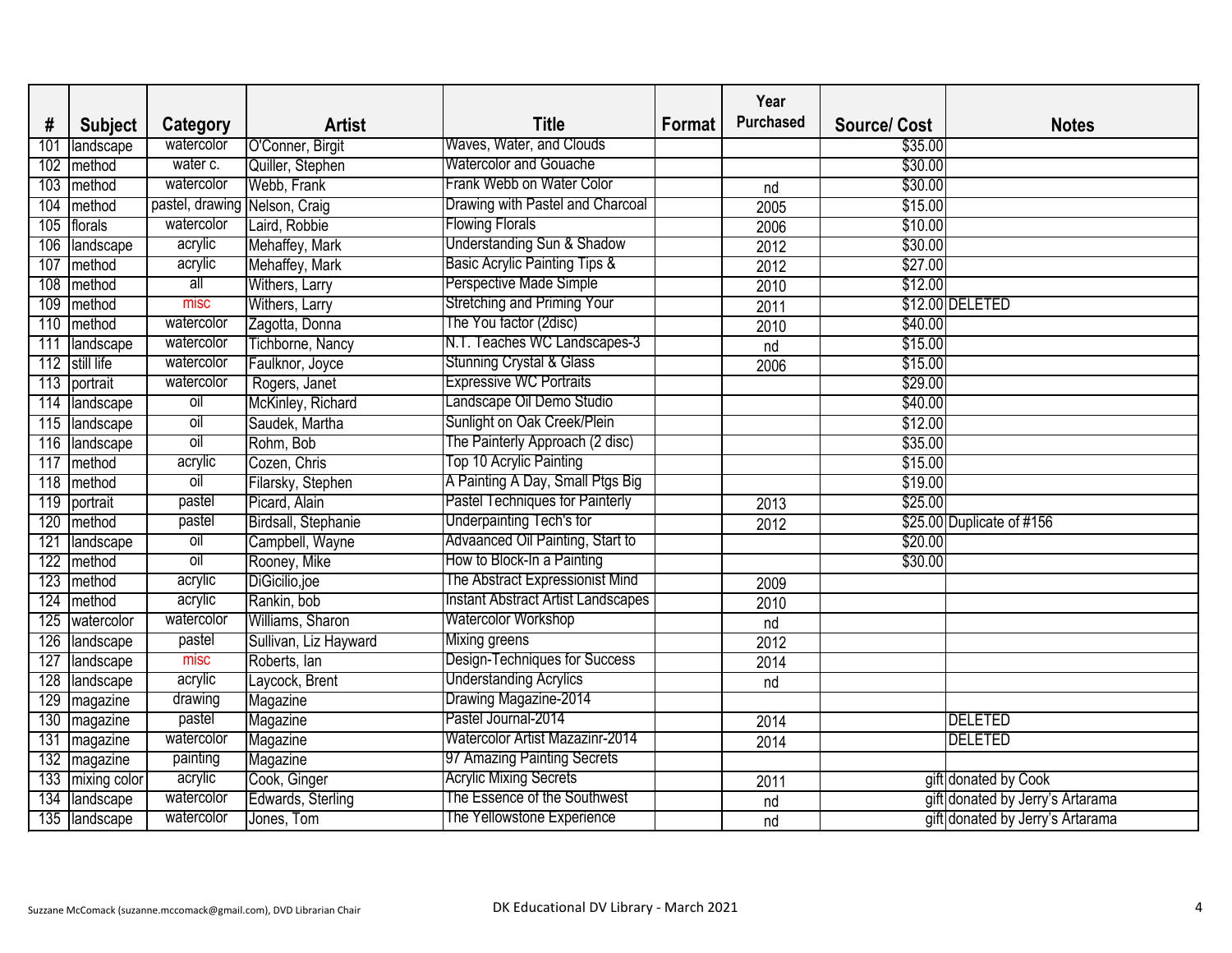|     |                   |                              |                     |                                     |        | Year             |                    |                                  |
|-----|-------------------|------------------------------|---------------------|-------------------------------------|--------|------------------|--------------------|----------------------------------|
| #   | <b>Subject</b>    | <b>Category</b>              | <b>Artist</b>       | Title                               | Format | <b>Purchased</b> | <b>Source/Cost</b> | <b>Notes</b>                     |
| 136 | method            | $\overline{all}$             | Nelson, Dan         | The Art of Becoming an Artist       |        | 2010             |                    | gift donated by Jerry's Artarama |
| 137 | method            | oil                          | Nelson, Craig       | Ouick Studies in an Hour; copy 2    |        |                  |                    | <b>DELETED</b>                   |
| 138 | method            | watercolor                   | Salminen, John      | Urban Landscapes in Watercolor      |        | 2008             |                    |                                  |
| 139 | method            | watercolor                   | Powers, Lynn        | A Solid Start in Watercolor         |        | 2012             |                    |                                  |
| 140 | method            | watercolor                   | Hicks, Joyce        | <b>Hilltop Homestead</b>            |        | nd               |                    |                                  |
| 141 | watercolor        | watercolor                   | Rogers, Steve       | Secrets of Painting Lights &        |        | nd               |                    |                                  |
| 142 | abstract          | watercolor                   | Mehaffey, Mark      | Watercolor Media & Gouache on       |        | 2013             |                    |                                  |
| 143 | watercolor        | watercolor                   | Abgott, Anne        | Simple Daring Color                 |        | nd               |                    |                                  |
| 144 | watercolor        | watercolor                   | Holman, Karlyn      | Watercolor, Making your Mark        |        | 2015             |                    |                                  |
| 145 | abstract          | acrylic                      | Chris Cozen         | 17 Acrylic Painting Techniques      |        | 2014             |                    |                                  |
| 146 | landscapes        | oil                          | Rooney, Mike        | Inpressionist Countryscapes,        |        |                  |                    | donation                         |
| 147 | landscapes        | $\overline{0}$               | Dunlop, David       | Painting Landscapes #1              |        | 2005             |                    | donation                         |
| 148 | cityscapes        | watercolor                   | Stewart, lain       | From Photos to Fantastic Painting   |        | 2015             |                    |                                  |
| 149 | seacapes          | watercolor                   | Stewart, lain       | From Photos to Fantastic Painting   |        | 2015             |                    |                                  |
| 150 | landscapes        | watercolor                   | Stewart, lain       | From Photos to Fantastic Painting   |        | 2015             |                    |                                  |
| 151 | method            | misc                         | Daniel Green        | Discover Colored Pencils (3 vols)   |        |                  |                    |                                  |
| 152 | method            | misc                         | <b>Daniel Green</b> | <b>Painting Textures in Colored</b> |        |                  | \$79.95            |                                  |
| 153 | method            | misc                         | Nice, Claudia       | Landscape Drawing Basics            |        |                  |                    |                                  |
| 154 | method            | misc                         | Nice Claudia        | <b>Texture Drawing Basics</b>       |        |                  | \$19.99            |                                  |
| 155 | method            | pastel                       | Bridsall, Stephanie | Techniques for Plein Air Painting   |        |                  |                    |                                  |
| 156 | method            | pastel                       | Bridsall, Stephanie | Underpainting Tech's for            |        |                  |                    | Duplicate of #120                |
| 157 | method            | pastel                       | McKinney, Richard   | Three Stages for Successful         |        |                  |                    |                                  |
| 158 | method            | pastel                       | Picard, Alain       | Capturing Light and Color           |        |                  |                    |                                  |
| 159 | method            | pastel                       | Picard, Alain       | <b>Painting Skin Tones</b>          |        |                  |                    |                                  |
| 160 | Landscape         | watercolor                   | Schaller, Thomas    | Capturing Light in Watercolor,      |        | 2015             |                    |                                  |
| 161 | <b>Cityscapes</b> | watercolor                   | Schaller, Thomas    | Capturing Light in Watercolor,      |        | 2015             |                    |                                  |
| 162 | Figure            | watercolor                   | Schaller, Thomas    | Capturing Light in Watercolor,      |        | 2015             |                    |                                  |
| 163 | Still Life        | oil                          | Leffel, David       | Paints a Still life                 |        | 2011             |                    |                                  |
|     | 164 method        | watercolor                   | Kraeger, Gan        | Beginning Watercolor Journaling     |        | 2007             |                    |                                  |
| 165 | landscaoe         | oil                          | Kunz, Shanna        | The Art of Landscape Paining        |        |                  |                    |                                  |
| 166 | landscaoe         | watercolor                   | Jackson, Paul       | New Perspectives in Landscapes      |        | 2016             |                    |                                  |
| 167 | landscaoe         | watercolor                   | Jackson, Paul       | The color of Sunset                 |        | 2016             | \$34.95            |                                  |
| 168 | <b>Cityscapes</b> | watercolor                   | Jackson, Paul       | Night in the City                   |        | 2016             |                    |                                  |
| 169 | method            | watercolor                   | Jackson, Paul       | The Illusion of Glass               |        | 2016             |                    |                                  |
| 170 | method            | Colored Pencil Gidlow, Janie |                     | <b>The Colored Pencil</b>           |        | 2005             |                    |                                  |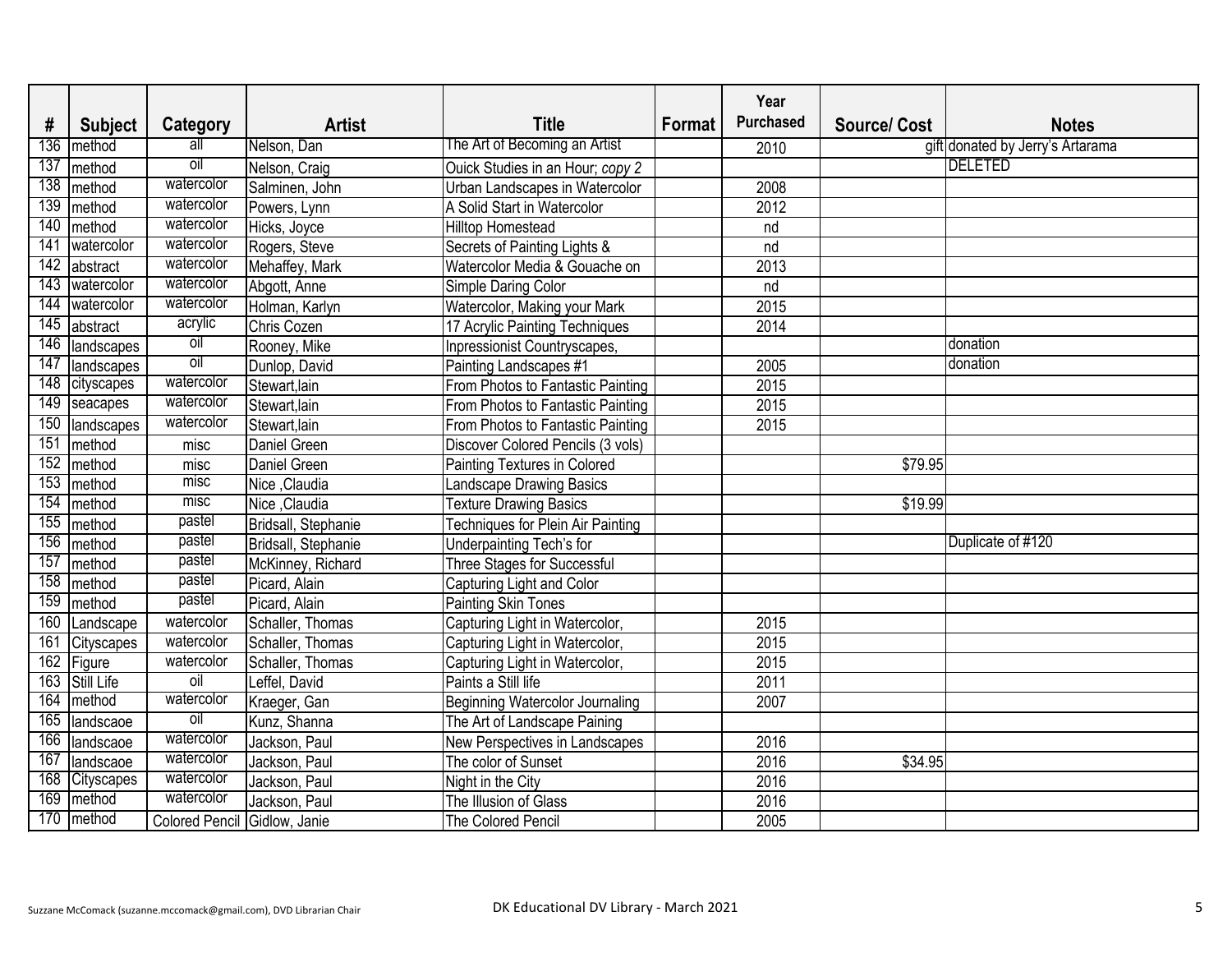|     |                |                |                    |                                      |        | Year             |                    |                               |
|-----|----------------|----------------|--------------------|--------------------------------------|--------|------------------|--------------------|-------------------------------|
| #   | <b>Subject</b> | Category       | <b>Artist</b>      | <b>Title</b>                         | Format | <b>Purchased</b> | <b>Source/Cost</b> | <b>Notes</b>                  |
| 171 | method         | acrylic        | Mollica, Patti     | <b>Acrylic Painting Brushwork</b>    |        | 2014             |                    |                               |
| 172 | method         | watercolor     | Warren, Soon Y     | <b>Watercolor Techniques</b>         |        | 2016             |                    |                               |
| 173 | method         | oil            | Christensen, Cheri | Highlight                            |        |                  |                    |                               |
| 174 | method         | misc           | Royners, Nancy     | Perfect Color                        |        | 2016             |                    |                               |
| 175 | method         | pastel         | O'Hagan, Desmond   | <b>Bold and Direct</b>               |        |                  |                    |                               |
| 176 | method         | watercolor     | Jeanne Dobie       | Making Watercolor Sing               |        |                  |                    | Gift Donated by Ron Vantz     |
| 177 | method         | watercolor     | Jean Haines        | <b>Watercolor Mindfulness</b>        |        | 2016             |                    |                               |
| 178 | method         | Gouache        | Gurney, James      | Gouache in the Wild                  |        | 2015             |                    |                               |
| 179 | method         | Casein         | Gurney, James      | Casein Painting in the Wild          |        | 2016             |                    |                               |
| 180 | method         | design         | Hammett, Polly     | Design Sense                         |        | nd               |                    | gift donated by Combs         |
| 181 | method         | acrylic        | Burridge, Robert   | Loosen up Painting Series            |        | 2006             |                    | gift donated by Combs         |
| 182 | method         | acrylic        | Burridge, Robert   | start abstract painting today        |        | 2005             |                    | gift donated by Combs         |
| 183 | landscaoe      | <b>Oil</b>     | Fick, Guido        | Painting Landscapes #2               |        |                  |                    | gift donated by Combs DELETED |
| 184 | still life     | $\overline{o}$ | Fick, Guido        | Painting Still life #2               |        |                  |                    | gift donated by Combs DELETED |
| 185 | method         | pastel         | Przewodek, Camille | Painting Light                       |        |                  |                    | gift donated by Combs         |
| 186 | method         | acrylic        | DiGiulio, Joe      | The Abstract Expressionist Mind      |        | 2008             |                    | gift donated by Combs         |
| 187 | still life     | oil            | Mundy, C.W.        | Mastering the Dramatic Still-life    |        |                  |                    | gift donated by Combs         |
| 188 | theory         | oil            | Templeton, Ann     | <b>Color Theory</b>                  | copy   | nd               |                    | gift donated by Combs DELETED |
| 189 | landscaoe      | <b>Oil</b>     | Templeton, Ann     | Abstracting the Landscape #2         |        |                  |                    | gift donated by Combs         |
| 190 | Beachscape     | $\overline{o}$ | Rooney, Mike       | <b>Impressionist Beachscapes</b>     |        |                  |                    | gift donated by Combs         |
| 191 | flowers        | $\overline{0}$ | Pollard, Julie     | <b>Discover Oil Painting Flowers</b> |        |                  |                    | Damaged, DELETED              |
| 192 | method         | $\overline{0}$ | Quang Ho           | <b>Nuts and Bolts</b>                |        |                  |                    |                               |
| 193 | method         | watercolor     | Pollard, Julie     | Painting White Flowers in            |        | 2014             |                    |                               |
| 194 | method         | watercolor     | Reid, Charles      | <b>Watercolor Solutions</b>          |        | 2011             |                    |                               |
| 195 | method         | watercolor     | Haines, Jean       | <b>Watercolor Flowers</b>            |        | 2016             |                    |                               |
| 196 | method         | oil            | Klein, Irene       | Techniques for Painting              |        |                  |                    | Gift Bonnie Bonderant         |
| 197 | method         | misc           | Quiller, Stephen   | Color Foundation for the Artist (2   |        | nd               |                    |                               |
| 198 | animals        | watercolor     | Haines, Jean       | <b>Watercolor Animals</b>            |        | 2016             |                    |                               |
|     | 199 method     | watercolor     | Haines, Jean       | <b>Watercolor Workout</b>            |        | 2016             |                    |                               |
| 200 | Journaling     | watercolor     | Armfield, Gina     | Art Journaling                       |        |                  |                    |                               |
| 201 | portraits      | watercolor     | Jozwiak, Bev       | Painting Life with Life              |        |                  |                    |                               |
|     | $202$ method   | pastel         | Emerson, Dawn      | Pastel Innovations                   |        | 2017             |                    |                               |
|     | 203 biography  | misc           | Van Gogh           | Loving Vincent                       |        |                  |                    | \$14.95 theatrical DVD        |
|     | 204 Florals    | Ho             | Walsh, Janet       | Florals from Photographs             |        | nd               |                    |                               |
|     | $205$ method   | watercolor     | Dalio, Carl        | Color Power, path to visualizing     |        | 2005             |                    | www.ccpvideos.com             |